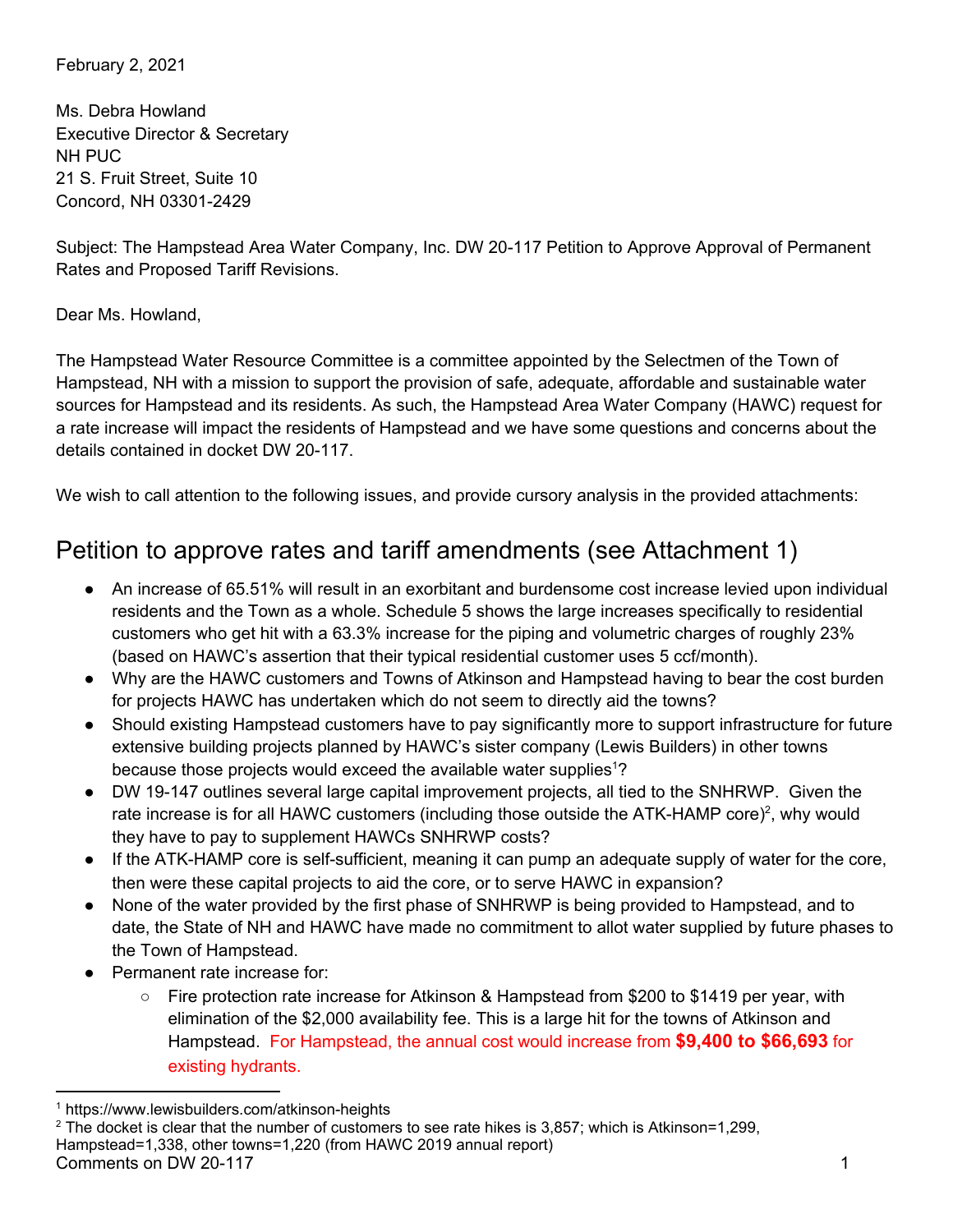- "The Company further requests a change in its permanent rate tariff to include the Manchester Water Works Merrimack Source Development Charge (MSDC), in effect at the time of the **new** service request, to all new customers in water systems served with water purchased from Manchester Water Works, as of January 1, 2018."
	- Why does it say "time of the new service request" but use an effective date of 1/1/2018?
- "That request includes a 0.25 percent adder reflective of "exemplary performance," stemming from HAWC's participation in Docket No. IR 20-089 and "continued water loss mitigation efforts." Petition at 28-29."
	- How has the company participated in IR 20-089? How many customers have been impacted and how?
	- Does every public utility that signed on to IR 20-089 get a .25% adder for signing on?
	- Looking at the 2020-12-30 HAWC response in 20-089, HAWC states that its accounts receivable (AR) for Nov 2020 are lower than in 2019, 2018 and 2017. However looking at other water utilities, Abenaki, Aquarion, Lakes Region and PWW, it seems notable that HAWC and AAWW do not include any detailed numeric breakdowns like the other companies do. The PUC requests "information regarding changes in payment behavior".. This lack of transparency makes it difficult to examine the veracity of a claim of exemplary performance. Clearly the other utilities are more forthcoming in sharing information. How will PUC evaluate the "data" supplied?
- "HAWC has made strides since its last rate case in response to its customers' and system needs, and the Company's goals in conjunction with the Public Utilities Commission (PUC) and the Department of Environmental Services (DES)"
	- What are the customer & system needs? Can they be made part of the public record?
	- What are the company's goals in conjunction with the PUC and DES?
		- How do we know these "strides" have been made/met?

## HAWC's performance: continued water loss mitigation efforts (See Attachment 2)

- HAWC's annual reporting of water losses does not appear to comply with DES requirements; See document "Water Balance and Water Audit Information"<sup>3</sup> and Env-Wq 2101.09<sup>4</sup>. The reported water loss percentages appear to be understated.
- Has the PUC reviewed HAWC ongoing compliance reports, or response plans to the water losses?
- The average HAWC customer uses approximately 123 gpd. The ATK-HAMP core requires 2,637 customers \* 123 gpd \* 365 = 118,388,115 gallons/year. In 2019 core water available for sale was 150,390,676, of which 130,853,454 was consumed by customers.
	- The production exceeds the needs of the current ATK-HAMP core system. The numbers imply the core is self sufficient.
- On average HAWC loses 60,973 gallons per day in the core. If the core losses had been addressed, HAWC would have saved \$908,948 just in the ATK-HAMP core alone using a rate \$6.11/ccf; Using the requested rate of \$9.31 the savings would be 52.4% greater, or \$1.384,992!

<sup>3</sup>

https://www.des.nh.gov/sites/g/files/ehbemt341/files/documents/2020-01/water-conservation-water-balance-guidance.pdf <sup>4</sup> <https://www.des.nh.gov/sites/g/files/ehbemt341/files/documents/2020-01/Env-Wq%202101.pdf>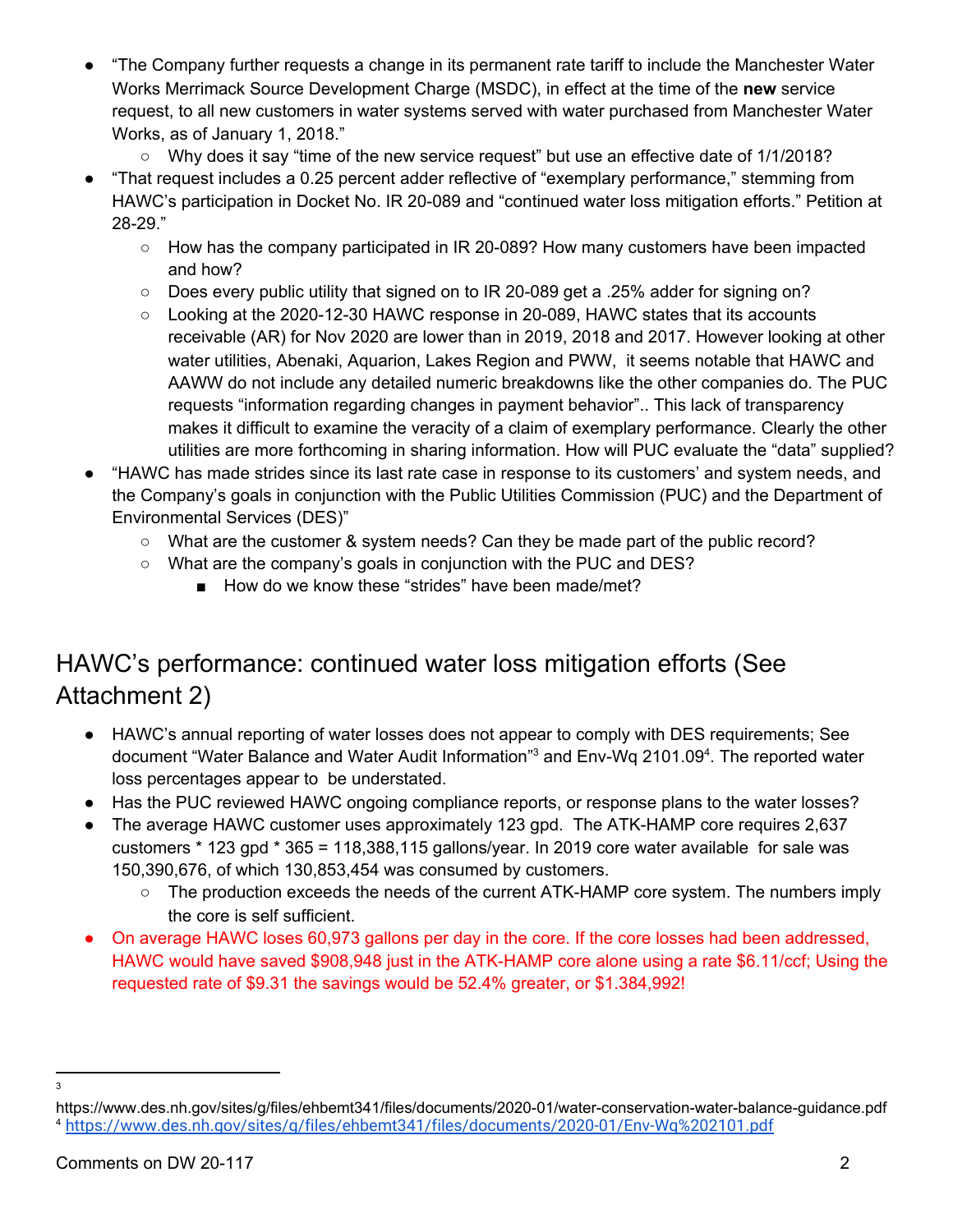# Annual Reports (see Attachment 3)

- Water loss percentages appear to be under reported and not in compliance with DES requirements (see above)
- Has the PUC audited the water loss numbers or those from past annual reports?
- Why do these production numbers disagree with the numbers reported in DES' OneStop database?
- How in 2019 could eight of the 23 HAWC systems produce negative losses? Meaning they sold more water than they had available for sale (Note table S-2 shows no water was purchased, so this does not appear to be from purchasing water to supplement the systems).
- Nine<sup>5</sup> of the 23 systems consumed no water due to treatment. This seems rather odd. On the other hand one system (Autumn Hills) consumed 55% of the pumped water, resulting in less than half of the pumped water being available for sale. Yet this same system managed to sell 67% more water than it had available to sell. Perhaps an entry error in the spreadsheet? If so weren't these numbers audited in any way? Perhaps one entry is a mistake, but 9 systems sold more water than they had available for customer consumption.
- What actions has DES taken with regard to the water losses?
- Would the PUC please make said reports part of the public record, or if such reports were waived by DES, please include the waivers in the public record.
- To summarize the 2019 thru 2015 annual reports:
	- We would ask if basic math errors on a spreadsheet are exemplary performance?
	- Are systems selling more water than they pumped exemplary?
	- Are including virtually unreadable documents exemplary?
	- How can a system have zero loss of water for treatment? Was the water treated?
- The 2015 report is exceptional in that one water system sold 92.6% more water than they pumped (using HAWC data), and one system lost 73.7% of the water pumped.
- Is the data shown in the Annual Reports worthy of an additional .25% return on equity from exemplary performance 6?

Respectfully, The Hampstead Water Resource Committee

A. The Company believes that it qualifies because of its continued water loss mitigation efforts," Comments on DW 20-117 3

<sup>5</sup> Systems 2, 4, 5, 6, 9, 10, 11, 22, 27 6

[https://www.puc.nh.gov/Regulatory/Docketbk/2020/20-117/INITIAL%20FILING%20-%20PETITION/20-117\\_2020-11-24\\_H](https://www.puc.nh.gov/Regulatory/Docketbk/2020/20-117/INITIAL%20FILING%20-%20PETITION/20-117_2020-11-24_HAWC_TESTIMONY_LANZA.PDF) [AWC\\_TESTIMONY\\_LANZA.PDF](https://www.puc.nh.gov/Regulatory/Docketbk/2020/20-117/INITIAL%20FILING%20-%20PETITION/20-117_2020-11-24_HAWC_TESTIMONY_LANZA.PDF) ; bottom of page 3: "Q. Why does the Company believe it qualifies for an additional .25% of return on equity for exemplary performance?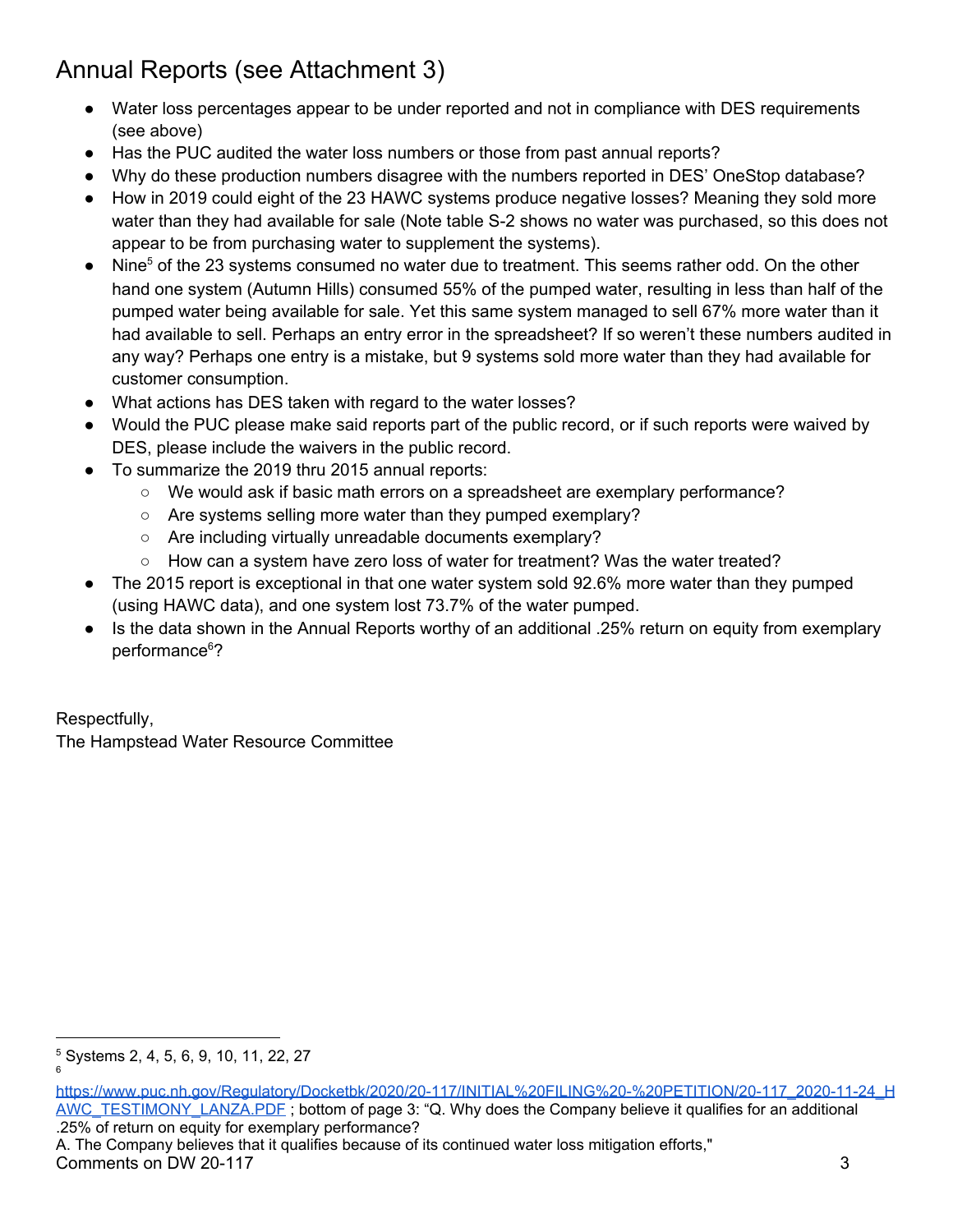# Attachment 1: Petition to Approve Rates and Tariff Amendments<sup>7</sup>

"On November 24, 2020, HAWC submitted its Petition for Approval of Permanent Rates and Proposed Tariff Revisions (Petition). The Company requests a \$1,523,330 increase to its current revenue requirement. That request would raise its current revenue requirement of \$2,325,428 to \$3,848,758, an increase of 65.51 percent." 8

|                                                 |    |                  |             |                 | Hampstead Area Water Company |  |  |
|-------------------------------------------------|----|------------------|-------------|-----------------|------------------------------|--|--|
| Schedule 5                                      |    | DW 20-117        |             |                 |                              |  |  |
| Page 1 of 1                                     |    | Schedule DF 5    |             |                 |                              |  |  |
|                                                 |    | November 3, 2020 |             |                 |                              |  |  |
| Hampstead Area Water Company                    |    | Draft            |             |                 |                              |  |  |
| <b>Current &amp; Proposed Rates</b>             |    |                  | Page 6 of 8 |                 |                              |  |  |
| <b>Rates</b>                                    |    | <b>Current</b>   |             | <b>Proposed</b> | Percent                      |  |  |
| <b>Water Rates</b>                              |    | Rates            |             | Rates           | Change                       |  |  |
| <b>Customer Charges (Billed Monthly)</b>        |    |                  |             |                 |                              |  |  |
| 5/8"                                            | \$ | 10.00            | $\mathbf S$ | 16.33           | 63.3%                        |  |  |
| 3/4"                                            |    | 20.00            |             | 38.17           | 90.9%                        |  |  |
| 1"                                              |    | 30.00            |             | 74.59           | 148.6%                       |  |  |
| 11/2"                                           |    | 60.00            |             | 147.41          | 145.7%                       |  |  |
| 2"                                              |    | 100.00           |             | 191.11          | 91.1%                        |  |  |
| <b>Volumetric Charges</b>                       |    |                  |             |                 |                              |  |  |
| Per Ccf                                         | \$ | 6.11             | \$          | 9.31            | 52.4%                        |  |  |
| Residential - Tier 1                            |    | 6.11             |             | 6.83            | 11.8%                        |  |  |
| Residential - Tier 2                            |    | 6.11             |             | 10.24           | 67.6%                        |  |  |
| Non-Residential                                 |    | 6.11             |             | 9.31            | 52.4%                        |  |  |
| <b>Fire Rates</b>                               |    |                  |             |                 |                              |  |  |
| <b>Public Fire Protection (Billed Annually)</b> |    |                  |             |                 |                              |  |  |
| Per Hydrant                                     |    | \$200.00         |             | \$1,419.00      | 609.5%                       |  |  |
| Annual Availability                             |    | 2,000.00         |             |                 | $-100.0\%$                   |  |  |
| Private Fire Protection (Billed Monthly)        |    |                  |             |                 |                              |  |  |
| 11/2"                                           | \$ | 8.33             | \$          | 2.98            | $-64.2%$                     |  |  |
| 2"                                              |    | 16.67            |             | 6.35            | $-61.9%$                     |  |  |
| 3"                                              |    | 33.33            |             | 18.46           | $-44.6%$                     |  |  |
| 4"                                              |    | 50.00            |             | 39.33           | $-21.3%$                     |  |  |
| 6"                                              |    | 125.00           |             | 114.26          | $-8.6%$                      |  |  |

"This rate increase covers the increased operating costs since the last general rate case in 2017, plus provides additional revenues in support of HAWC's infrastructure investment and operations. This includes improvements made by the company to participate in the Southern New Hampshire Regional Water Project (SNHRWP) including the construction of a 1-million-gallon water storage tank and numerous upgrades to the company's core system to receive additional water from SNHRWP. These infrastructure improvements were necessary to enhance water supply capabilities throughout the core system and provide additional water capacity for our customers." 9

7

https://www.puc.nh.gov/Regulatory/Docketbk/2020/20-117/INITIAL%20FILING%20-%20PETITION/20-117\_2020-11-24\_H AWC\_PETITION\_APPROVE\_RATES\_TARIFF\_AMENDMENTS.PDF

<sup>8</sup> https://www.puc.nh.gov/Regulatory/Docketbk/2020/20-117/ORDERS/20-117\_2020-12-18\_ORDER\_26437.PDF 9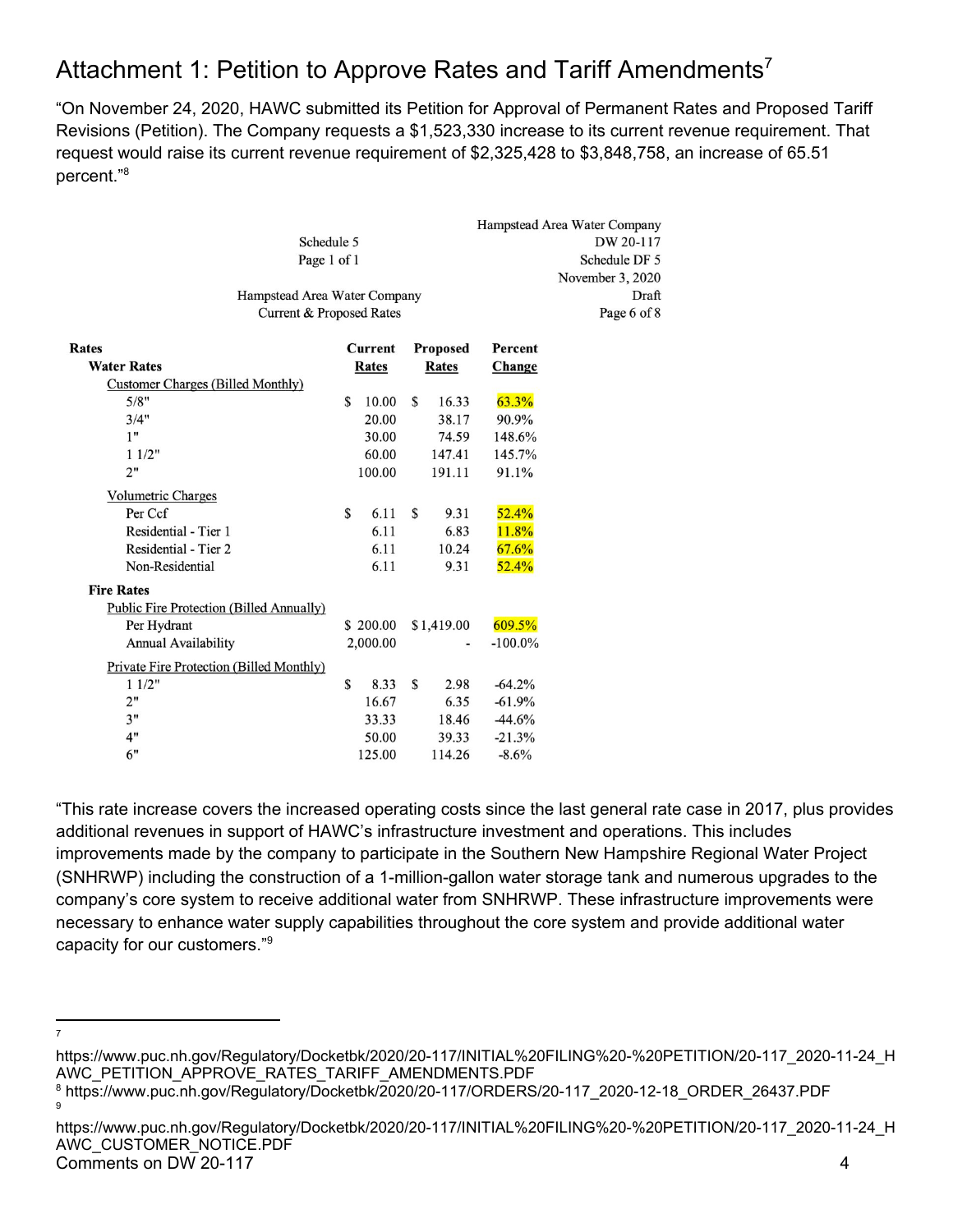# Attachment 2: HAWC's Exemplary performance: continued water loss mitigation efforts

DES document "Water Balance and Water Audit Information"<sup>10</sup> outlines the requirements that water systems with water conservation plans incorporating water accounting submit an annual "water balance" to DES by March 1 for the previous year, and water systems are required to carry out a water audit yearly and report the results with a three year ongoing compliance report, unless the unaccounted for water exceeded 15%. If the losses exceeded 15% then a response plan stating the action that would be taken to reduce the unaccounted for water had to be submitted to DES. "Unaccounted for water" is now referred to as "water balance".

Said document defines:

- Water Balance = System Input Volume (Billed Meter Water + Unbilled Meter Water);
- Percent Water Balance = (Water Balance / System Input Volume) \* 100

The system input volume is the volume of water input to the water supply system corrected for known errors, which is equal to the volume of water derived from the water system's own sources, minus water consumed by treatment processes, plus water imported or purchased, plus or minus the net change in water storage where applicable. Also see Env-Wq 2101.09 $^{11}$ .

### Water Conservation efforts

- RSA 485 states a household equivalent is 300 gpd.
- A typical HAWC customer uses 123 gpd<sup>12</sup>.
- The City of Portsmouth, NH publishes a water efficiency timeline, which shows how their residents have declined in water usage since FY11<sup>13</sup>. This shows a decline from 194 gpd to 151 gpd in FY19. Still above what a typical HAWC customer uses.
- According to the 2019 HAWC annual report HAWC has 1338 customers in Hampstead, and 1299 in Atkinson, or 2637 in the ATK-Hamp core. Based on table S-9 roughly 4% of the customers are non-residential, so about 2531 residential customers in ATK-HAMP.
	- If the average customer uses approximately 123 gpd, then the ATK-HAMP core requires 2,637 \* 123 gpd \* 365 = 118,388,115 gallons/year. In 2019 core water available for sale was 150,390,676, of which 130,853,454 was consumed by customers.
	- The production exceeds the needs of the current atk-hamp core system. The numbers imply the core is self sufficient.
- The HAWC annual reports show the HAMP-ATK core losses as:
	- $\circ$  2015 was 18,854,311 gallons = 51,656 gpd
	- $\degree$  2016 was 19,553,876 gallons = 53,572 gpd
	- $\degree$  2017 was 25,668,696 gallons = 70,325 gpd
	- $\degree$  2018 was 27,661,302 gallons = 75,784 gpd
	- $\degree$  2019 was 19,537,222 gallons = 53,527 gpd

<sup>13</sup> https://www.cityofportsmouth.com/publicworks/water/water-efficiency Comments on DW 20-117 5

<sup>10</sup>

https://www.des.nh.gov/sites/g/files/ehbemt341/files/documents/2020-01/water-conservation-water-balance-guidance.pdf <sup>11</sup> <https://www.des.nh.gov/sites/g/files/ehbemt341/files/documents/2020-01/Env-Wq%202101.pdf>

<sup>&</sup>lt;sup>12</sup> Testimony of David Fox: "A typical HAWC customer uses approximately 5 Ccf per month", 5 ccf  $*$  12 mos = 60 ccf/year \* 748 gal/ccf / 365 days = 123 gallons/day;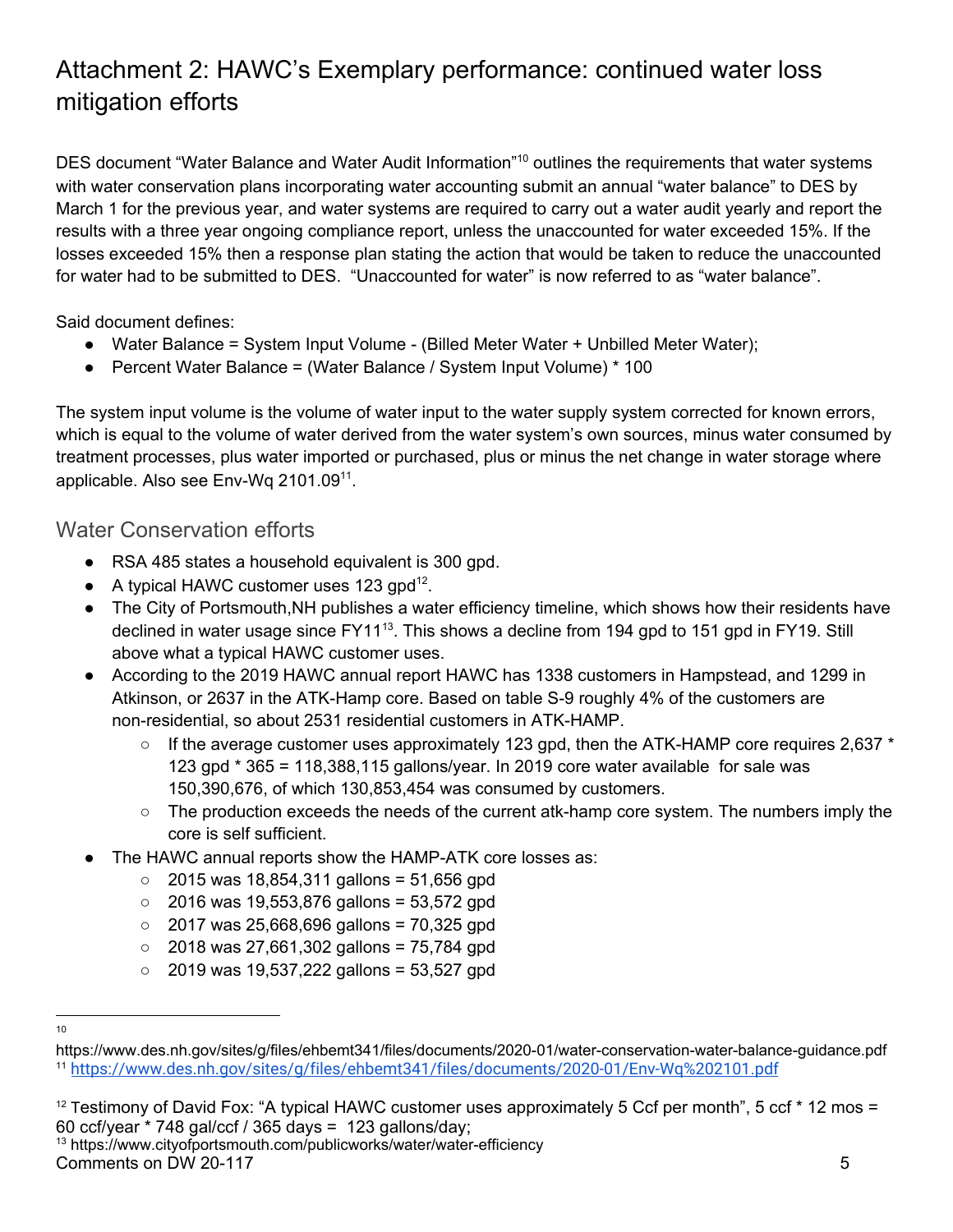● On average HAWC loses 60,973 gallons per day in the core. If the core losses had been addressed, HAWC would have saved \$908,948 just in the ATK-HAMP core alone using a rate \$6.11/ccf; Using the requested rate of \$9.31 the savings would be 52.4% greater, or \$1.384,992!

| year                | gallons lost   | ccf lost | \$ lost<br>at \$6.11/ccf | \$ lost at<br>\$9.31/ccf |
|---------------------|----------------|----------|--------------------------|--------------------------|
| 2015                | 18,854,311     | 25,206   | \$154,010                | \$234,671                |
| 2016                | 19,553,876     | 26,142   | \$159,725                | \$243,378                |
| 2017                | 25,668,696     | 34,316   | \$209,673                | \$319,486                |
| 2018                | 27,661,302     | 36,980   | \$225,950                | \$344,287                |
| 2019                | 19,537,222     | 26,119   | \$159,589                | \$243,171                |
|                     |                |          |                          |                          |
| Total:              | 111,275,407    | 148,764  | \$908,948                | \$1,384,992              |
| Avg loss /<br>year: | 22,255,081     | 29,753   | \$181,790                | \$276,998                |
| Avg loss<br>per day | 60,973         | 82       | \$498                    | \$759                    |
|                     | 748 gals / ccf |          |                          |                          |

## Cost of water losses in the ATK-HAMP core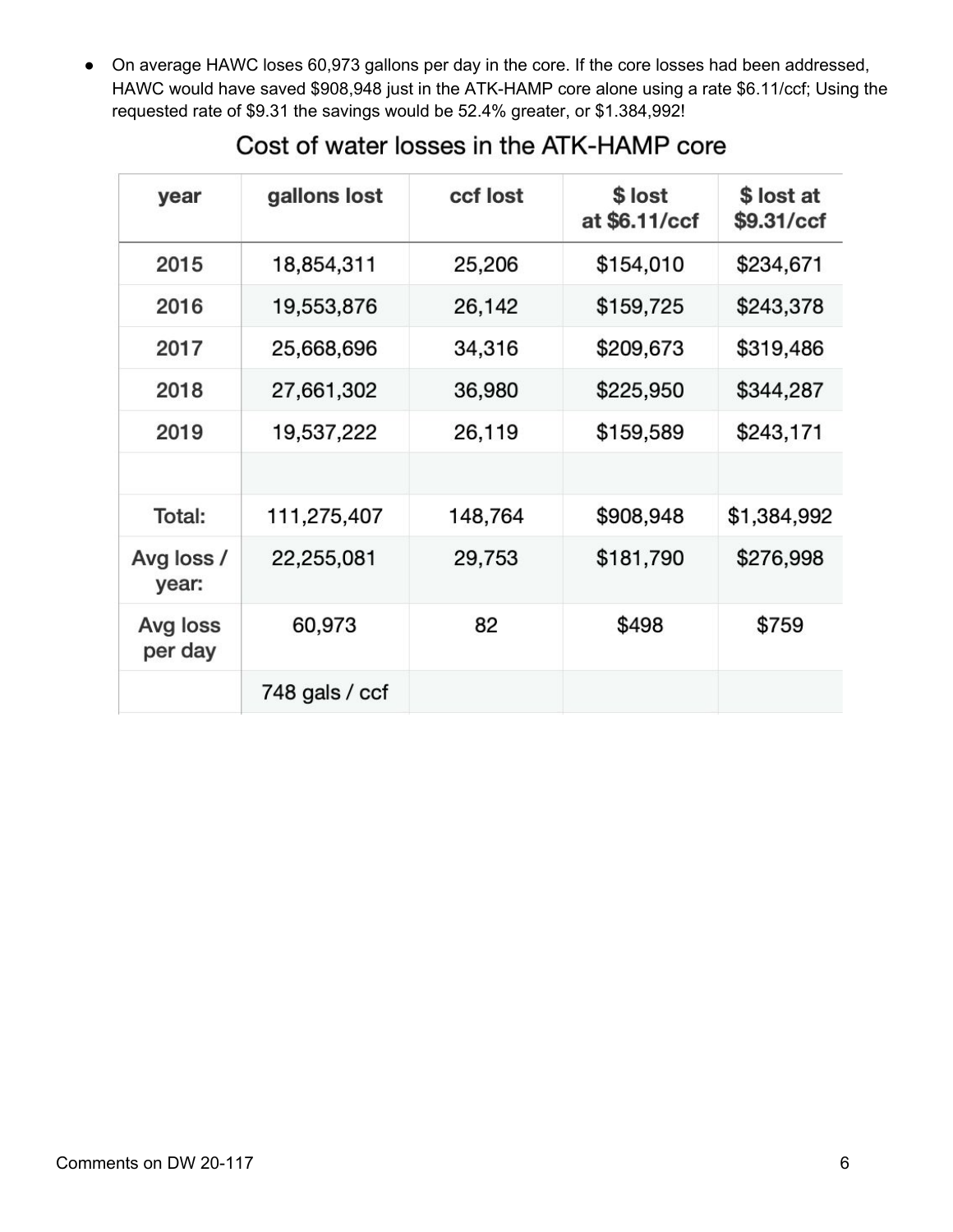## Attachment 3: Annual reports

### 2019 Annual Report

Looking at the HAWC 2019 annual report<sup>14</sup> page "Unaccounted for Water Report - 2019" the ATK-HAMP core water losses are listed as (19.537,222) at -12.3%.

The % loss in the annual report is shown as -12.3%. The water loss % per DES guidelines is calculated as (water balance / system input volume) \* 100. Which gives 150,390,767 / 19,537,313 = -13.0%. To get 12.3% it appears that the Produced column was used, not the net available for sale. This results in all the water loss percentages being lower than they actually are. Has the PUC audited these numbers or those from past annual reports? Why do these pumping numbers disagree with the numbers reported in DES' OneStop database?

Looking at the water loss column, it is not clear how eight of the 23 HAWC systems produced negative losses; meaning they sold more water than they had available for sale (Note table S-2 shows no water was purchased, so this does not appear to be from purchasing water to supplement the systems).

Nine<sup>15</sup> of the 23 systems consumed no water due to treatment. This seems rather odd. On the other hand one system (Autumn Hills) consumed 55% of the pumped water, resulting in less than half of the pumped water being available for sale.. Yet this same system managed to sell 67% more water than it had available to sell. Perhaps an entry error in the spreadsheet? If so weren't these numbers audited in any way? Perhaps one entry is a mistake, but 9 systems sold more water than they had available for customer consumption.

Has the PUC reviewed the yearly water audits, and accompanying three year ongoing compliance reports for each of these 23 systems? Has the PUC reviewed the response plans for the two systems that exceed 15% losses in 2019 (Black Rocks, and Bow Lake)? What actions did DES take with regard to the water losses? Would the PUC please make said reports part of the public record, or if such reports were waived by DES, please include the waivers in the public record.

To summarize the 2019 annual report,we would ask if basic math errors on a spreadsheet are exemplary performance? Are systems selling more water than they pumped exemplary? Are including virtually unreadable documents exemplary? How can a system have zero loss of water for treatment? Was the water treated?

<sup>14</sup>

https://www.puc.nh.gov/Water-Sewer/Annual%20Reports/2019/2019-GasWater-AnnualReport-Hampstead-Area-Water-C ompany.pdf <sup>15</sup> Systems 2, 4, 5, 6, 9, 10, 11, 22, 27  $\blacksquare$  Comments on DW 20-117  $\blacksquare$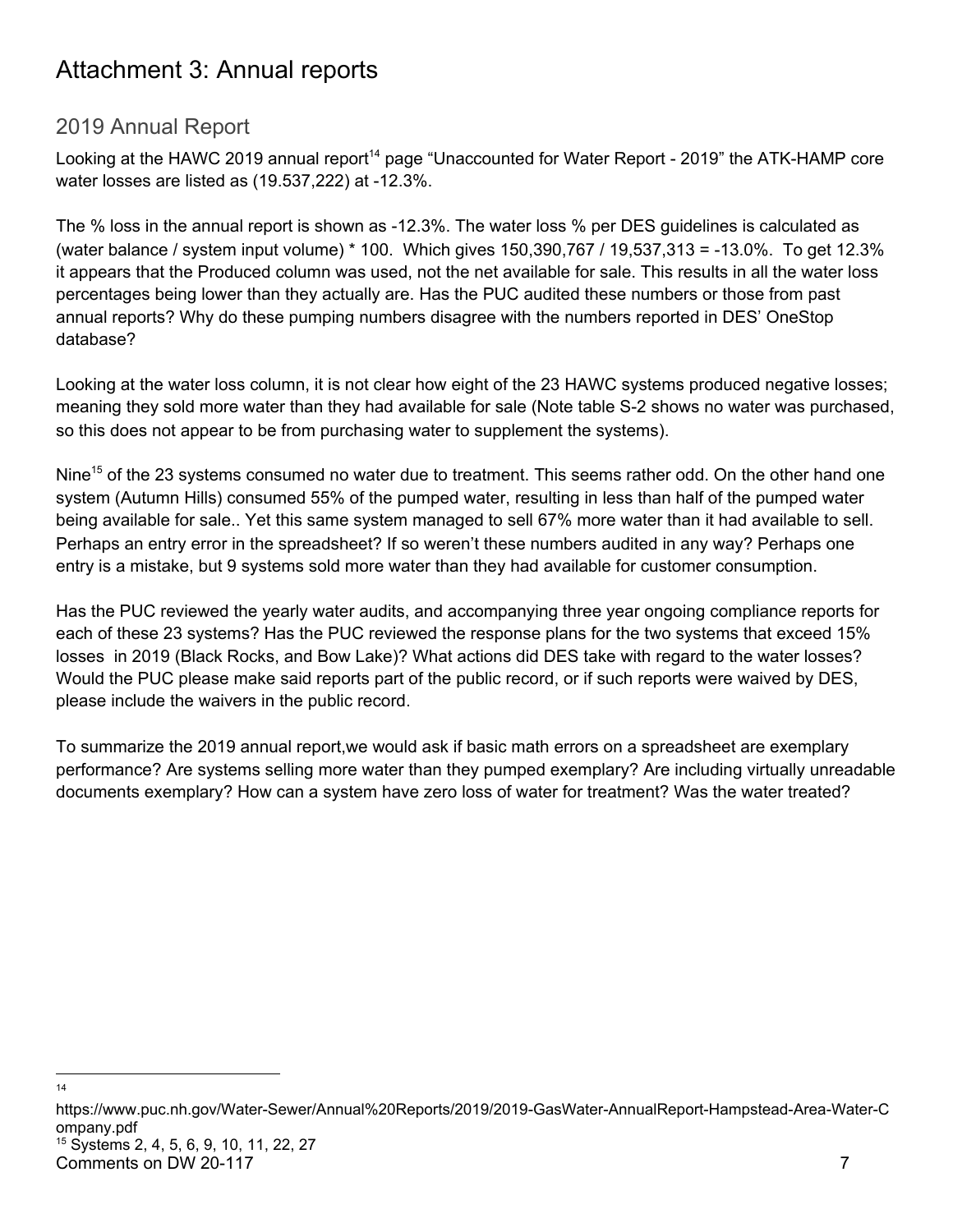#### Below is a table generated by entering the 2019 data:

|                         | Produced    | <b>Net Available for</b><br>Sale<br>"System Input<br>Volume" | Customer<br>Consumption | (Loss)<br>Gain<br>= Customer<br>Consumption - net<br>avail for sale<br>"Water Balance" | $%$ (Loss)<br>% Gain<br>= Loss / Produced | % water balance<br>$=$ Loss / water<br>balance | <b>Produced - Net</b><br><b>Avail for</b><br>consumption | % water<br>consumed in<br>treatment |
|-------------------------|-------------|--------------------------------------------------------------|-------------------------|----------------------------------------------------------------------------------------|-------------------------------------------|------------------------------------------------|----------------------------------------------------------|-------------------------------------|
| ATK-Hampstead core      | 158,425,256 | 150,390,676                                                  | 130,853,454             | $-19,537,222$                                                                          | $-12.3%$                                  | $-13.0%$                                       | 8,034,580                                                | 5.1%                                |
| 002 Dearborn            | 599,400     | 599,400                                                      | 591,488                 | $-7,912$                                                                               | $-1.3%$                                   | $-1.3%$                                        | $\mathbf 0$                                              | 0.0%                                |
| 03 Camelot Court        | 1,057,910   | 1,023,260                                                    | 1,040,034               | 16,774                                                                                 | 1.6%                                      | 1.6%                                           | 34,650                                                   | 3.3%                                |
| 04 Colby Pond           | 8,352,800   | 8,352,800                                                    | 7,997,564               | $-355,236$                                                                             | $-4.3%$                                   | $-4.3%$                                        | $\mathbf 0$                                              | 0.0%                                |
| 05 Cornerstone          | 3,967,430   | 3,967,430                                                    | 3,842,207               | $-125,223$                                                                             | $-3.2%$                                   | $-3.2%$                                        | $\mathbf 0$                                              | 0.0%                                |
| 06 Cricket/Maplevale    | 4,368,579   | 4,368.579                                                    | 4,140,240               | $-228,339$                                                                             | $-5.2%$                                   | $-5.2%$                                        | $\mathbf{0}$                                             | 0.0%                                |
| 09 Lamplighter          | 1,044,460   | 1,044,460                                                    | 1,028,814               | $-15,646$                                                                              | $-1.5%$                                   | $-1.5%$                                        | $\mathbf 0$                                              | 0.0%                                |
| 10 Oakhill              | 3,190,530   | 3,190,530                                                    | 3,112,391               | $-78,139$                                                                              | $-2.4%$                                   | $-2.4%$                                        | $\mathbf 0$                                              | 0.0%                                |
| 11 Rainbow ridge        | 882,100     | 882,100                                                      | 881,600                 | $-500$                                                                                 | $-0.1%$                                   | $-0.1%$                                        | $\mathbf 0$                                              | 0.0%                                |
| 12 Stoneford            | 3,465,783   | 3,206,583                                                    | 3,387,984               | 181,401                                                                                | 5.2%                                      | 5.7%                                           | 259,200                                                  | 7.5%                                |
| 14 Lancaster            | 7,154,796   | 6,938,796                                                    | 6,976,409               | 37,613                                                                                 | 0.5%                                      | 0.5%                                           | 216,000                                                  | 3.0%                                |
| 16 Millwoods            | 1,021,400   | 925,000                                                      | 965,174                 | 40,174                                                                                 | 3.9%                                      | 4.3%                                           | 96,400                                                   | 9.4%                                |
| 17 Waterford Village    | 2,797,800   | 2,579,100                                                    | 2,658,422               | 79,322                                                                                 | 2.8%                                      | 3.1%                                           | 218,700                                                  | 7.8%                                |
| 18 Autum Hills          | 81,800      | 36,800                                                       | 61,336                  | 24,536                                                                                 | 30.0%                                     | 66.7%                                          | 45,000                                                   | 55.0%                               |
| <b>19 Coopers Grove</b> | 925,500     | 871,200                                                      | 913,233                 | 42.033                                                                                 | 4.5%                                      | 4.8%                                           | 54.300                                                   | 5.9%                                |
| 20 Sargent Woods        | 3,787,000   | 3,568,600                                                    | 3,525,735               | $-42,865$                                                                              | $-1.1%$                                   | $-1.2%$                                        | 218,400                                                  | 5.8%                                |
| 21 Black Rocks          | 3,781,300   | 3,613,700                                                    | 2,967,473               | $-646,227$                                                                             | $-17.1%$                                  | $-17.9%$                                       | 167,600                                                  | 4.4%                                |
| 22 Fairfield            | 957,590     | 957,590                                                      | 914,131                 | $-43,459$                                                                              | $-4.5%$                                   | $-4.5%$                                        | $\mathsf{O}$                                             | 0.0%                                |
| 23 Little River         | 2,760,290   | 2,398,610                                                    | 2,395,298               | $-3,312$                                                                               | $-0.1%$                                   | $-0.1%$                                        | 361,680                                                  | 13.1%                               |
| 24 Snows Brook          | 1,920,800   | 1,820,000                                                    | 1,595,836               | $-224,164$                                                                             | $-11.7%$                                  | $-12.3%$                                       | 100,800                                                  | 5.2%                                |
| 25 Kings Landing        | 1,404,700   | 1,284,700                                                    | 1,283,949               | $-751$                                                                                 | $-0.1%$                                   | $-0.1%$                                        | 120,000                                                  | 8.5%                                |
| 26 Wells Village        | 1,753,800   | 1,633,800                                                    | 1,673,912               | 40,112                                                                                 | 2.3%                                      | 2.5%                                           | 120,000                                                  | 6.8%                                |
| 27 Bow Lake             | 2,386,283   | 2,386,283                                                    | 1,534,470               | $-851, 813$                                                                            | $-35.7%$                                  | $-35.7%$                                       | 0                                                        | 0.0%                                |
| Totals                  | 216,087,307 | 203,653,714                                                  | 184.341.154             | $-21,698,843$                                                                          | $-10.0%$                                  | $-10.7%$                                       | 12,433,593                                               | 5.8%                                |

Unaccounted for Water Report 2019

A few other items on the 2019 annual report:

- "Potable water supply storage tanks and Pump Stations" table has a total of 45? Stations and 69 wells. I believe if you add up the number of wells listed it is not 69. Is this data valid? The PUC should require legible documents.
- The table "Potable Water Supply Wells" is another spreadsheet which is difficult to read, has a number of crossouts/whiteouts? Why have obsolete data shown on the spreadsheet? Why does part of the spreadsheet show "as of 3/25/08"? Have there been no changes to those systems in 13 years?
- If one refers back to prior annual reports you can see basically the same data, but its readability is significantly better.

### 2018 Annual Report

- Similar comments to 2019 water loss report:
	- Water balance percentage is calculated off Produced value not the System Input Volume, thus they are artificially lower.
	- 9 out of 22 systems used no water in treatment.. Every gallon pumped was available for sale. Was the water treated?
	- 9 out of 22 systems sold more water than they had available for sale. Two with over 12% more water. How is this possible? Table S-2 shows no water purchased. Is it realistic to sell more